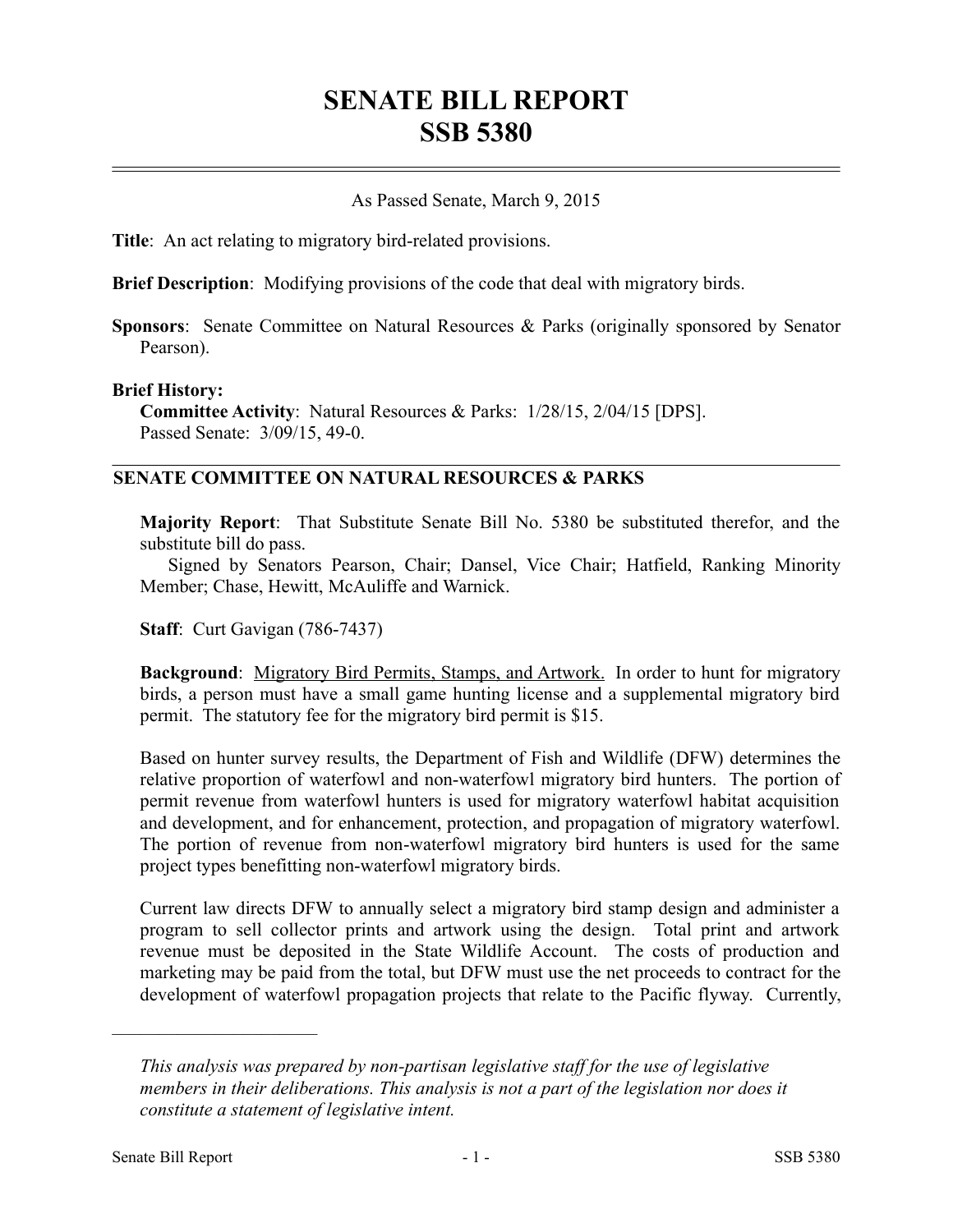DFW contracts with a nonprofit organization for the selection of the stamp and sale of collector prints and artwork.

When DFW acquires property using migratory permit revenues, it must allow the general public reasonable access to the property.

Relevant 2011 Legislation. In 2011 the Legislature passed two separate bills amending statutes that relate to migratory bird permits, stamps, and artwork.

One 2011 bill focused on fish and wildlife licensing fees. The fee bill changed the name of the document required to hunt migratory birds from a migratory bird stamp or validation to a permit, but did not make corresponding changes to the statues relating to stamps and artwork.

A second 2011 bill addressed various state boards and commissions. This bill eliminated the use of a committee to select a migratory bird stamp design and administer the program to sell collector prints and artwork using the design. Instead those functions were assigned to DFW. Additionally the bill eliminated an annual audit requirement.

**Summary of Substitute Bill**: An audit requirement is established relating to migratory bird permit revenue, which must be conducted by the State Auditor every four years.

Consumptive users are listed as an example of members of the general public to which DFW must provide access to property acquired through migratory bird permit funds.

DFW is provided specific authority to contract for the selection of a migratory bird stamp design, and administration of the program to sell collector prints and artwork using the design. Production and marketing costs may be paid from total sales, with the remaining amount used to contract for the development of waterfowl propagation projects that relate to the Pacific flyway.

Terms that relate to migratory bird permits, stamps, and artwork are aligned. Technical and organizational changes are made.

**Appropriation**: None.

**Fiscal Note**: Available.

# **Committee/Commission/Task Force Created**: No.

**Effective Date**: Ninety days after adjournment of session in which bill is passed.

**Staff Summary of Public Testimony on Original Bill**: PRO: This bill would help to clarify the agency's authority to contract the design and administration of the stamps and the prints. There is further support for clarifications that are provided by the bill regarding fund use.

OTHER: The Auditor's Office would like to work to decrease potential costs in the bill from the audit requirement, if possible.